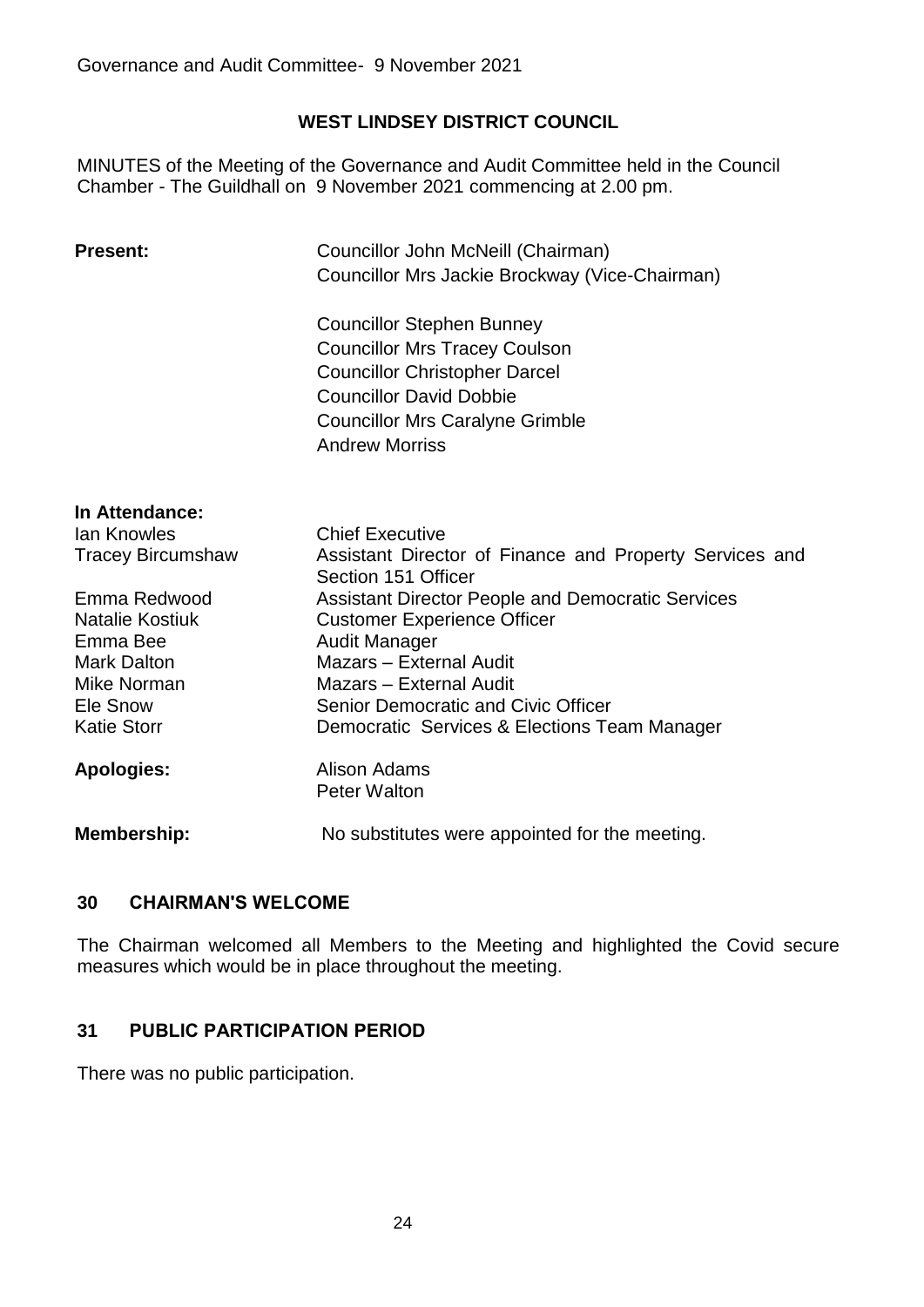## **32 MINUTES OF PREVIOUS MEETING**

**RESOLVED** that the Minutes of the previous Meeting of the Governance and Audit Committee held on 28 September 2021 be approved and signed as a correct record.

#### **33 MEMBERS DECLARATIONS OF INTEREST**

There were no declarations of interests made at this point in the meeting.

## **34 MATTERS ARISING SCHEDULE**

With no comment, the Matters Arising Schedule was duly **NOTED**.

#### **35 REPORT TO THOSE CHARGED WITH GOVERNANCE - EXTERNAL AUDIT COMPLETION REPORT - ISA 260**

Members considered an External Audit report on the quality of the Statement of Accounts. The report was introduced by Mark Dalton and Mike Norman of Mazars, the Authority's External Auditors. In presenting the report they highlighted the key headlines, these being

- An anticipated unqualified Audit Opinion on the 2019/20 Statement of Accounts
- Anticipated to have no significant weaknesses to report in relation to Value for Money, however the final report would be issued within 3 months of the audit judgement on the accounts.
- The Whole of Government Accounts had not yet been issued to authorities to complete and the Auditors were awaiting instruction from the National Audit Office.
- The quality of statements submitted had been high with few amendments being required
- There have been no public objections to the accounts

The Auditor had highlighted within the report three significant risks and provided details of how these risks were addressed and their conclusion on the risks listed below;

- Management override of controls
- Net Pension Liability
- Valuation of Property, Plant and Equipment

It was stressed that these were largely routine matters and not a qualification.

The Auditor highlighted the management judgement in respect of the Minimum Revenue Provision Policy in relation to Investment Properties and recognised that a voluntary revenue provision was made in 2020/21. This matter would continue to feature on the Memorandum.

The audit had not identified any significant internal control deficiencies, and the Auditor confirmed that they had not encountered any difficulties in undertaking their work. Thanks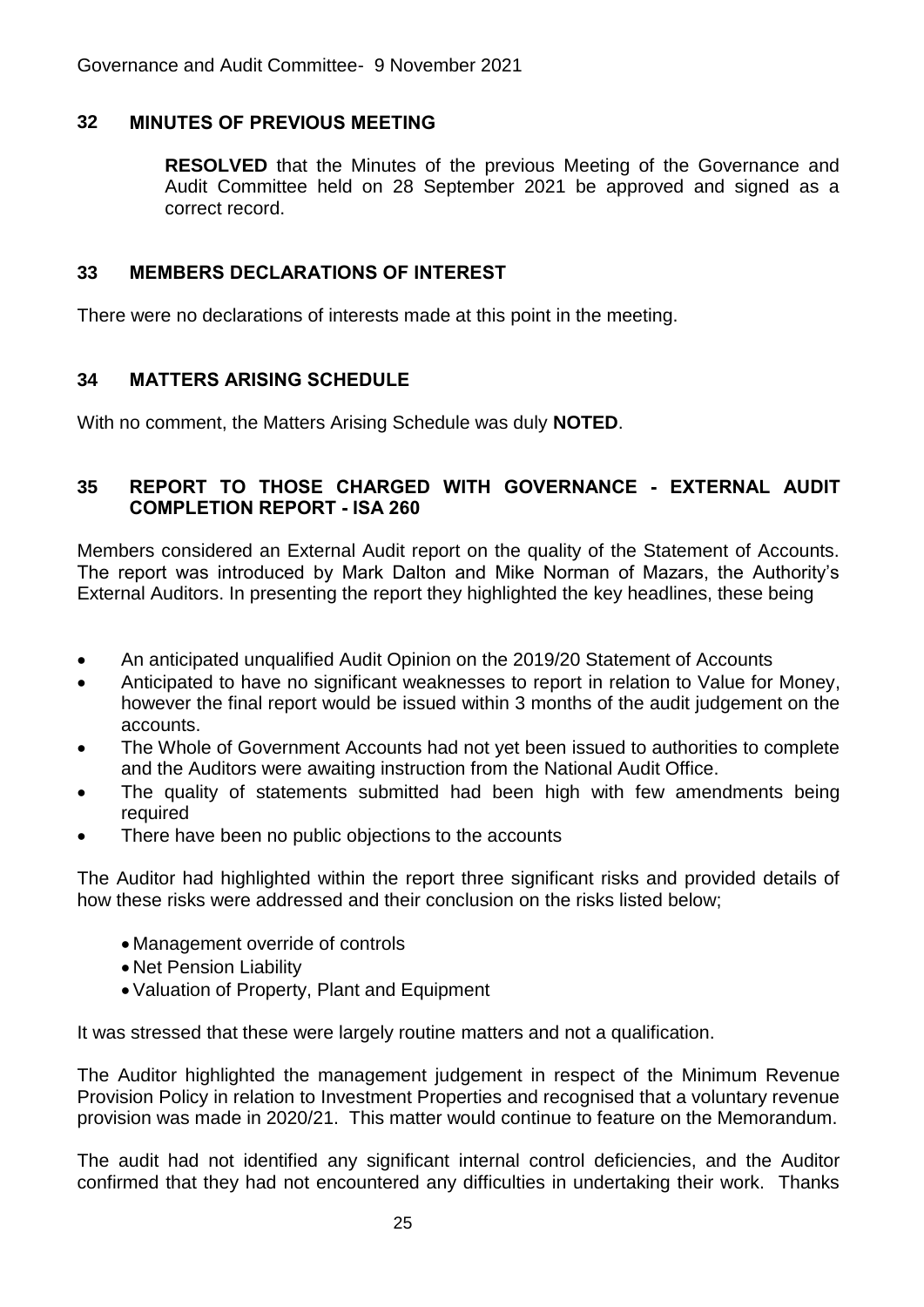were expressed to the finance team for their co-operation.

The Auditor highlighted two material adjustments to the draft Statement of Accounts, relating to the Pension Liability valuation and the clarification, after the publication of the draft statements, of a change in the treatment of the Additional Restrictions Grant.

Debate ensued and in response to questions, noting that with all the adjustments requested, the bottom line had been affected by around £60k, less than the amount for a material consideration, Officers advised this could not be treated as a simple post balance adjustment, the reasons for this were outlined and understood.

Members were advised audit procedures were designed to identify fraud whilst undertaking normal procedures and any concerns would certainly be brought to the attention of this Committee and the Management Team. Not every individual transaction was checked, linked to the concept of materiality. Deeper investigations were undertaken should initial samples demonstrate a reason to do this.

The Committee asked further questions seeking to understand when External Auditors may commence an investigation to particularly look for Fraud, would that be on request from Members?, or would that be when external circumstances were brought to the attention of External Audit? It was confirmed, that it could arise for a number of reasons, including those examples provided or by a concerned resident. It was further confirmed that media reports were borne in mind and that Auditors work was retrospective.

In response to questions, the Auditors confirmed that there were no concerns to bring to the Committee's attention. Financial sustainability of the Council was a matter to be addressed as part of the Value for Money Audit, the findings of which would be reported to a future meeting of the Committee.

> **RESOLVED** that the ISA 260 completion report be accepted and any recommendations with the ISA 260 be borne in mind when approving the Annual Statement of Accounts.

## **36 AUDITED STATEMENT OF ACCOUNTS**

Members considered the Audited Statement of Accounts for 2020/2021.

An introduction was provided by the Section 151 Officer, who was pleased to advise that the Statement of Accounts 2020/21, had received an unqualified audit opinion.

The Statements reflected the Authority's financial activity for the year up to 31 March 2020.

The Authority had continued to deliver it's Executive Business Plan activities to achieve its corporate objectives, through investment projects and service delivery.

Whilst the Authority had not achieved the statutory deadline for the certification of the statement, for reasons previously reported to Committee, the situation was not unique, with only 9% of authorities having met the 30 September deadline.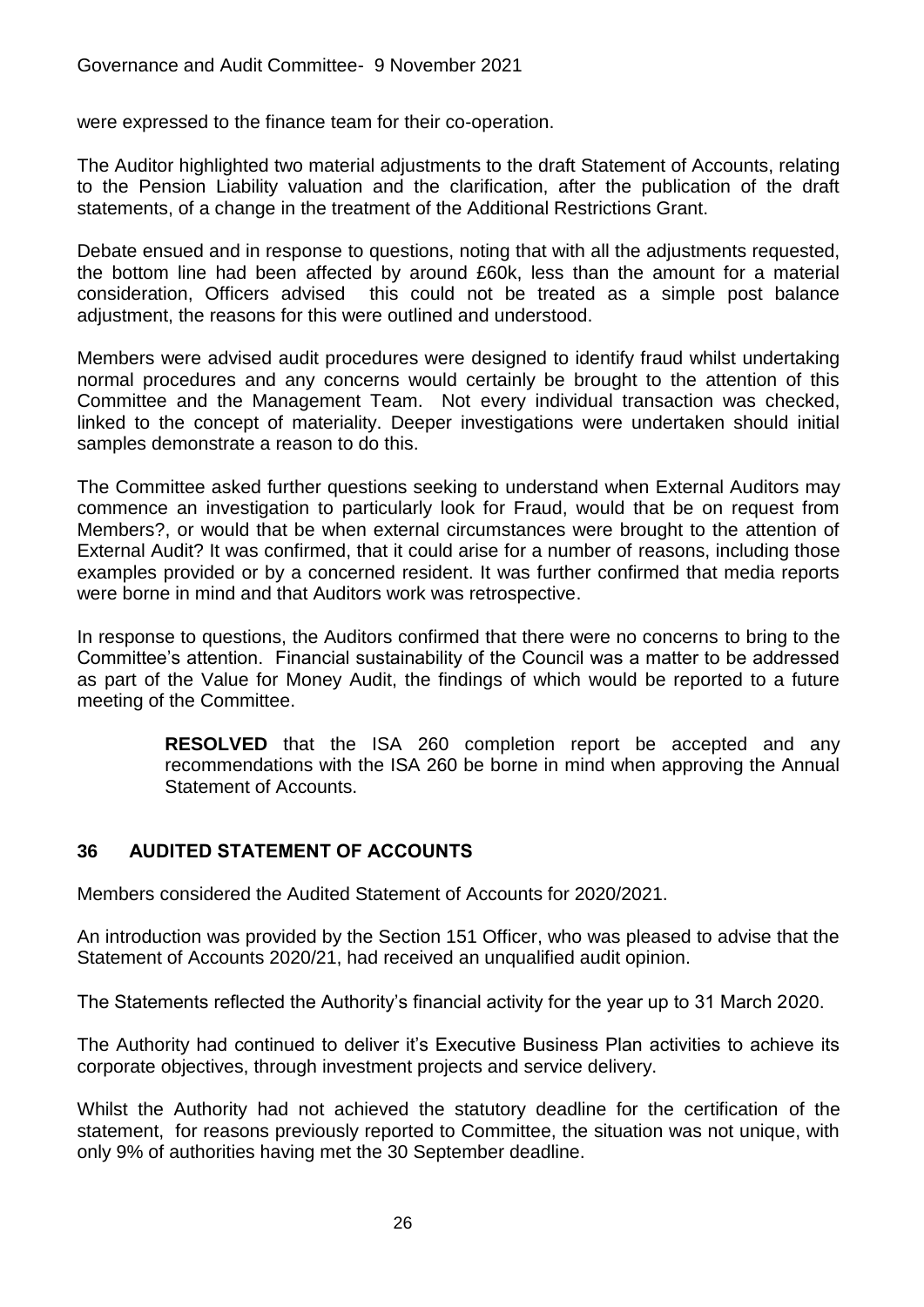The narrative report provided an illustrative and comprehensive view of the Council and it's performance and achievements in delivering corporate plan objectives

The Balance sheet (page 37) detailed net liabilities of £2.543m which reflected the impact of a significant increase in the pension liability, and which was planned to reduce over a period of 20 years.

Useable reserves had increased from £24m to £29 with £18m earmarked for future investment and service improvements and to mitigate risk.

The General Fund working balance was £7.3 of which £3.4m was unallocated and which exceeded the minimum requirement of £2.5m and which provided some resilience to changes in future funding in the medium term.

The Comprehensive Income and Expenditure Account (page 36) reflected £8.401m of net expenditure, of which a surplus on provision of services of £0.219m had been reconciled to the actual surplus from the Council's revenue activities £5.534m which was contributed to the General Fund Balance and was net of £1.4m of support for ongoing projects, would be carried forward.

The Cash flow statement (page 38) showed a net outgoing of cash, reflecting the significant amount of grant funding the Authority was holding on behalf of Government and which would either be expended in the current year or returned to Government.

In terms of the accounts there had been a re-valuation of the pension fund to take into account the financial impacts of two legal cases, the McCloud judgement and The Goodwin case. The re-valuations have been deemed below materiality at £232k and therefore the accounts have not been adjusted.

The S151 Officer placed on record her thanks to the Finance Team for their work in preparing the Statements, and invited questions from the Committee.

In responding, the S151 advised as to why the unusable reserves had increased. Members noted this accounted for the re-valuation reserve, which reflected movements within asset values. This was not a cash transaction and did not appear in the revenue accounts. Similarly the pension reserve, which had a significant reduction due to the re-evaluation of assets and liabilities of the fund, which accounted for the largest increase in the useable reserves. A smaller contributor was the capital adjustment account, which reflected the repayment and financing of capital assets.

Members commented on the improving quality of the report, its ease of reading for external users and the quality of the figures within there to give a sound picture of the Council's finances. Members did make a few comments aimed at improving the external users experience, namely seeking clarity around the FTE by Cluster, indicating clearer definitions would be of assistance and in respect of the Carbon Management Plan which stated emissions reduction, that any reduction should be further quantified and indicate how reductions had been achieved. Members were reminded that reductions were quantified in reports to Policy Committees but it was accepted more detail could be helpful.

Committee also indicated that a note to the statements to explain the large difference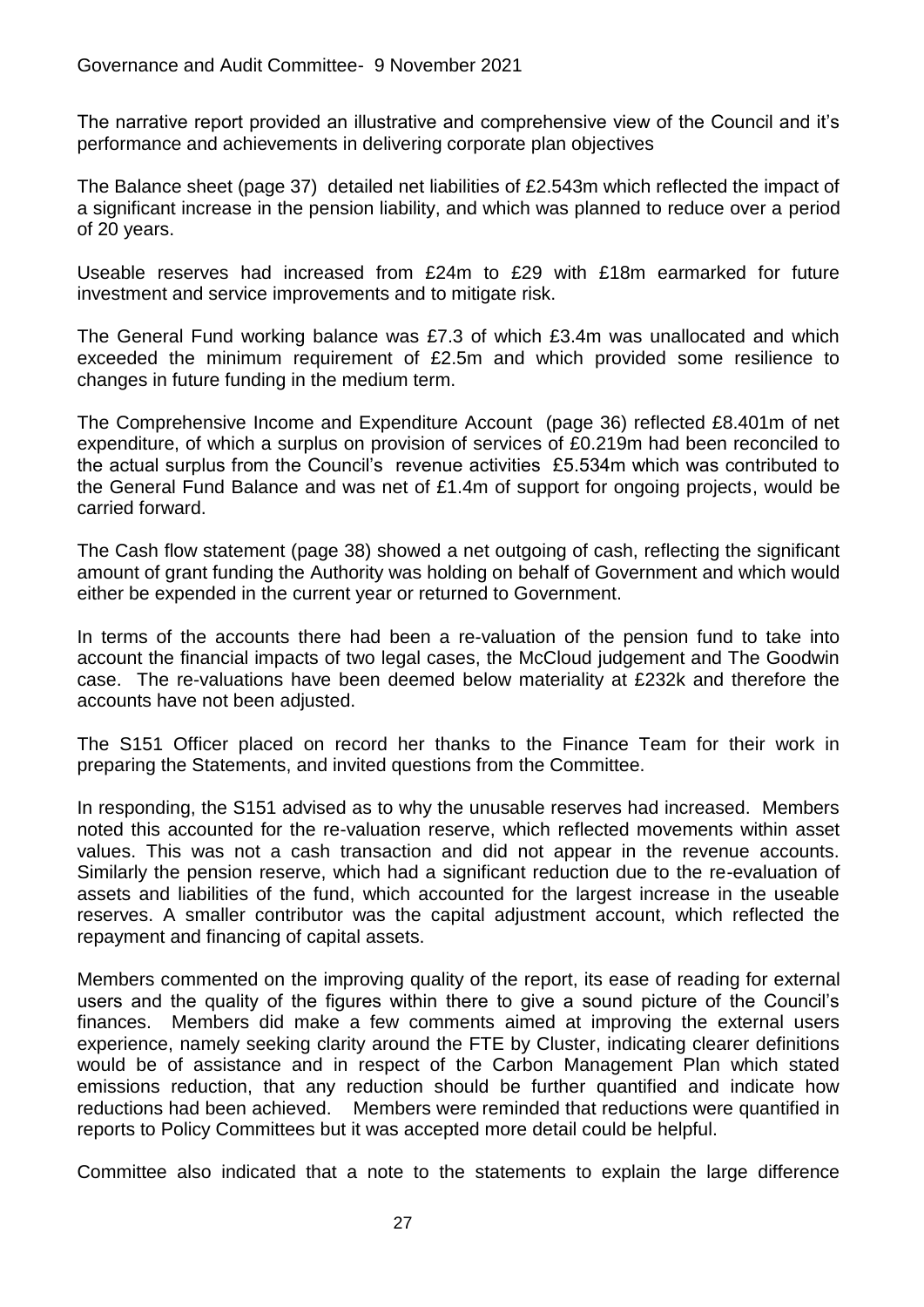between grant income and grant expenditure (for external readers) may have been helpful.

In response to further questions, the reason for a substantial increase in the provision for earmarked reserve for budget smoothing was explained. This primarily related to the Business Grant Relief, in respect of Hospitality and Leisure, totalling £2.7m, however due to how business rates were accounted for, the actual charge to the Authority would not take place until 2021/22 and this additional reserve helped smooth the budget for future years.

It was confirmed that in respect of the Joint Venture Company MRSL, held by the Authority and which had property assets, only the principle loan outstanding featured in West Lindsey District Council's Statement of Accounts. Group accounts were prepared for the Joint Ventures.

Again noting provisions and reserves had increased ten fold, Officers advised the Pension reserve had seen a £10m increase, as previously advised, assumptions and notes which referred to this movement could be found at Note 32. In response to further comments regarding risk such pensions liabilities could have for organisations, the External Auditor advised that he was content, that the figures from the actuary were appropriately reflected in the Council's financial statement.

The S151 Officer also indicated that there was a tri-annual review of the pension fund management which re-based the contribution levels. Over recent years the contribution rate had been increasing by 1%, as an employer's contribution rate.

Members were reminded of the forthcoming Pensions Training which would aide Members understanding further.

In response to questions regarding severance pay detailed within the accounts, the S151 Officer confirmed that exit packages had been reviewed by Auditors and it had been confirmed that appropriate governance had been in place and as such the payments were appropriate in accordance with contractual requirements.

Finally in respect of Fair Value, assurance was sought that challenge was offered in respect of fair value estimates, with one such instance being highlighted to the Committee. Due diligence was undertaken and Officers fully understood any rationale for a change in valuation and how that had been arrived at.

#### **RESOLVED** that: -

- (a) having reviewed the Statement of Accounts Committee confirms that there are no concerns arising from the Financial Statements that need to be brought to the attention of the Council.
- (b) the Statement of Accounts for 2020/21 and their certification by the Chairman of the Committee be approved; and
- (c) the Section 151 Officer and the Chairman of this Committee be permitted to certify the letter of representation to the Auditor, Mazars, on completion of the audit.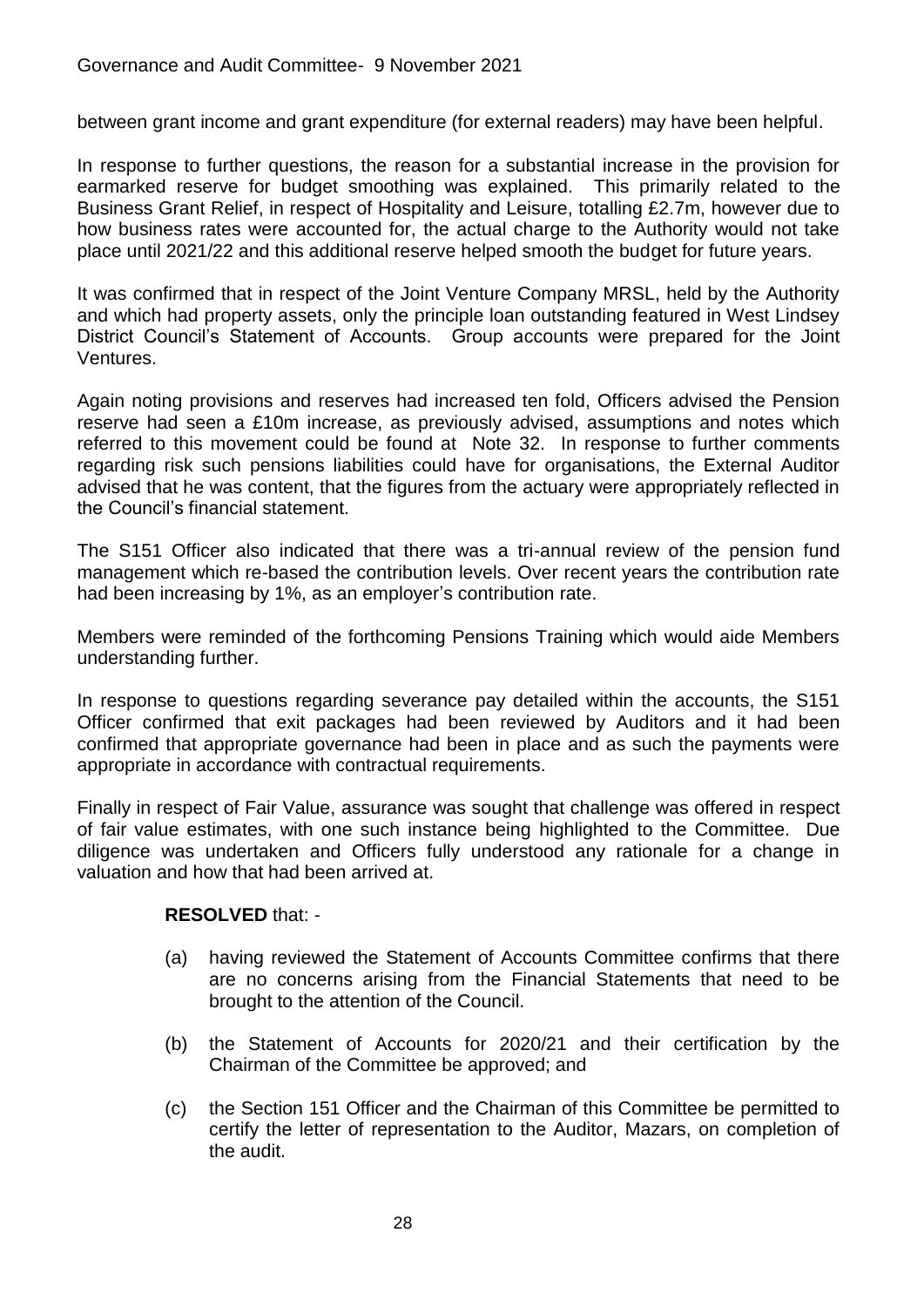#### **37 LOCAL GOVERNMENT AND SOCIAL CARE OMBUDSMAN (LGO) ANNUAL REVIEW LETTER REPORT 2020/21**

Members considered a report on the Local Government and Social Care Ombudsman (LGSCO) Annual Review letter 2020/21. This report examined the Annual Review Letter which covered complaints that were either received or decided by the LGSCO during the 2020/21 period.

Section 2 of the report included the annual review figures, these were summarised to the Committee and highlighted in the Executive Summary.

Historical data on complaints referred to the LGSCO was included along with comparison to previous year's figures and findings. Noting, the LGSCO had not accepted new complaints and had stopped investigating existing cases between the 18<sup>th</sup> March 2020 and 29<sup>th</sup> June 2020, to allow authorities to respond to the Covid-19 pandemic. This had reduced the number of complaints the LGSCO received and decided during the 2020/21 year.

Section 3 of the report provided further information of those complaints upheld, two in total, with sections 4 and 5 setting out how the authority had complied with any recommendations from the LGSCO and any learning it had implemented as a result.

Finally the report compared how West Lindsey District Council had performed overall nationally and in comparison to 20 other similar local authorities in terms of the number of complaints referred, investigated and upheld by the LGSCO.

> **RESOLVED** that the Local Government and Social Care Ombudsman Annual Review letter 2020/21 and report be welcomed, and having scrutinised its content the Committee have assurance that the current complaint handling procedures are functioning adequately.

## **38 MEMBER DEVELOPMENT ANNUAL REPORT**

Members gave consideration to the Member Development Annual Report 2020/21 which reviewed Member Development activity for the past 12 months and set out relevant actions into the Civic Year 2022/23.

Section 2 of the report summarised the Development Sessions held October 2020 – September 2021. Overall, attendance at Member Development sessions for the period had increased, with some sessions seeing over 30% attendance. This was an increase on previous years and was considered to be as a result of sessions being held online, reducing travel time.

Section 3 of the report set out the focus for the next Member Development Group, this being the delayed roll out of Learning Pool and early preparations for the 2023 Full Induction Programme. Finally, Section 4 set out a proposed timetable of activity for the Member Development Group, including reports to its parent Committee, up until December 2022.

Debate ensued and in response to questions Officers confirmed a number of the sessions had been open to Parish Councils. This had initially been attended well, the most recent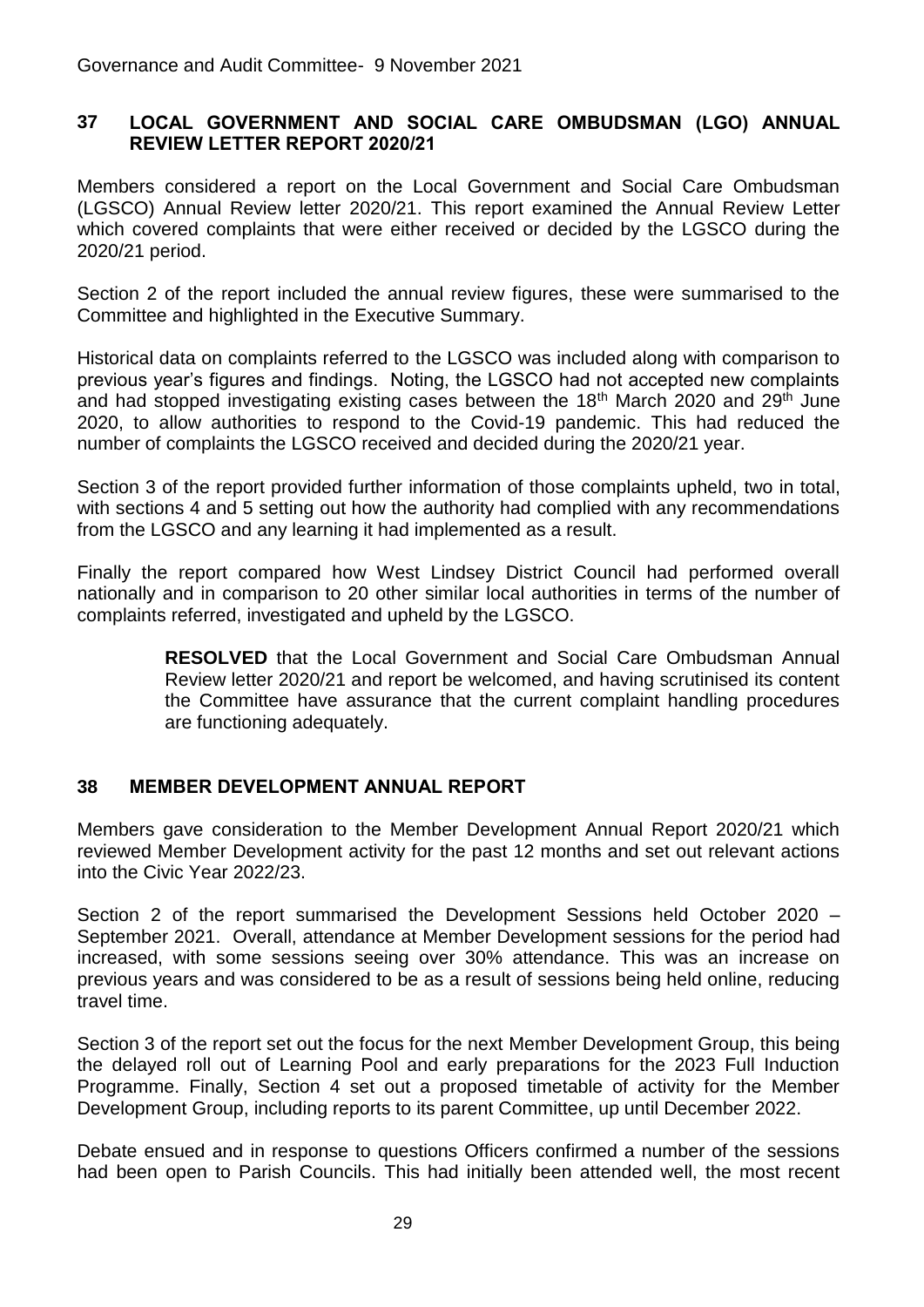sessions less so. Parishes had been provided with advance notification of the sessions, with repeaters issued in the Parish News. Training slides had been made available to all Parish and Town Clerks.

Members considered further work could be undertaken to improve the engagement and relationships between the District Council and its Parishes, reminding Members the focus of this report was Member Development for District Councillors.

Members welcomed the introduction of Learning Pool, an on-line training platform for Members, which had long been an aspiration.

**RESOLVED** that: -

- (a) the report be accepted as an accurate reflection of Member Development for the period October 2020 to September 2021; and
- (b) the proposed action plan regarding future development sessions and initial preparations for the 2023 Full Induction be supported.

# **39 INTERNAL AUDIT QUARTER 2 REPORT 21/22**

Members considered a report which provided an update of progress, by the Audit partner, as at 30 October 20201, against the 2021/2022 annual programme, which had been agreed by the Audit Committee in April 2021.

During the period, four assurance audits had been completed and seven audits were currently in progress, one at the draft stage.

The completed audits being:-

Together 24 – receiving High Assurance Housing Benefit Subsidy - – receiving High Assurance Grants Given - – receiving High Assurance Covid Business Grants - receiving Substantial Assurance

Audits in progress /draft stage were -

ICT Helpdesk – Draft report stage Local Land Charges – Draft report Follow Up – Fieldwork stage Insurance – Fieldwork stage ICT Network Infrastructure – Fieldwork Stage Flooding – Terms of Reference Key Project ERP System – Terms of Reference

Information on each was included within both the body of the report.

The Value for Money Audit had been put on hold in light of the delayed External Audit position, however work had resumed since the writing of the report.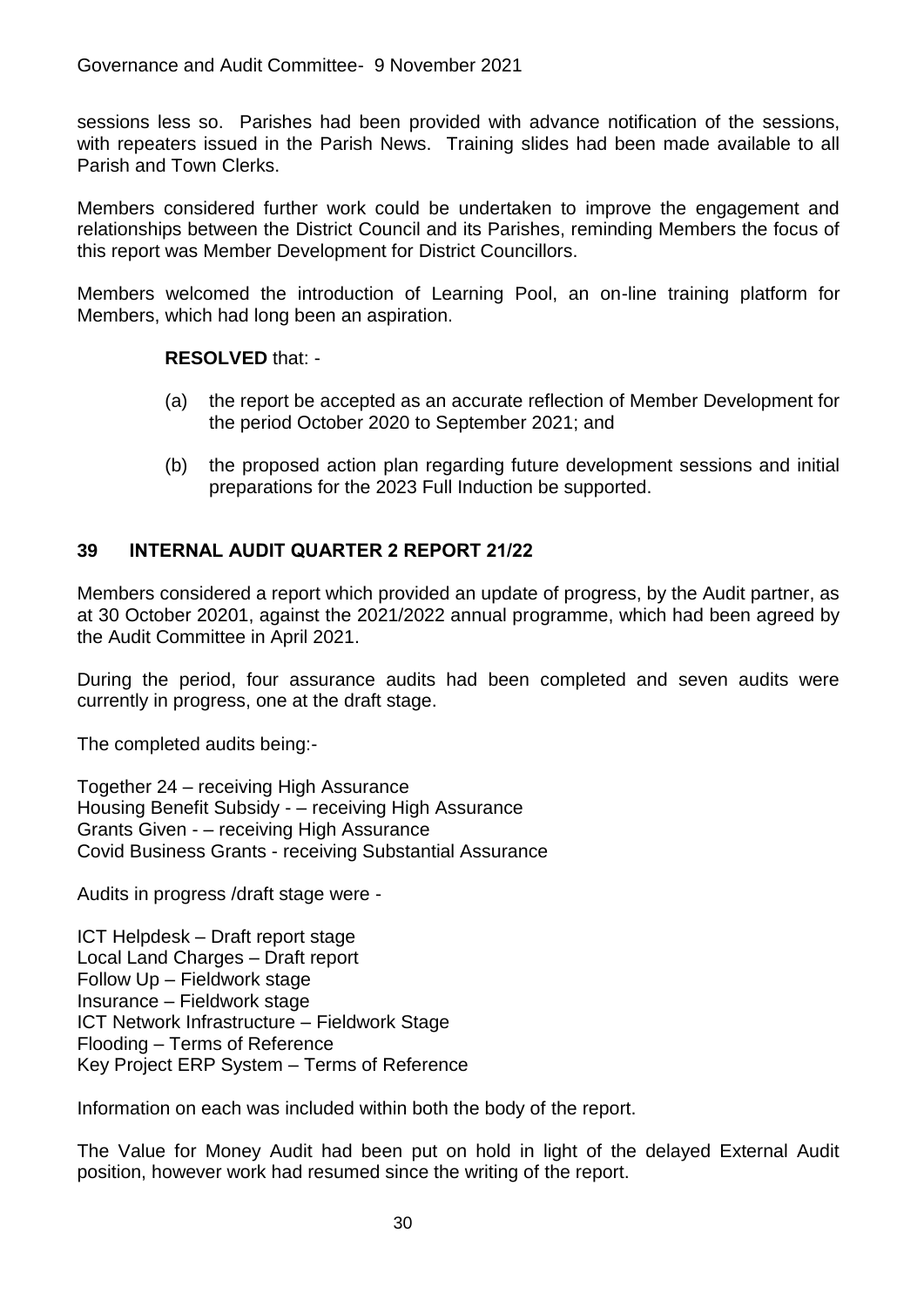During the quarter the combined assurance work had also commenced.

A total of 12 agreed actions had yet to be implemented (1 High, 10 Medium and 1 low) No overdue actions were outstanding. Appendix 2 provided details of those actions and indicated where extended implementation dates had been agreed.

The Full Audit Plan was set out at within the report and the matters of interest included within the report were also highlighted to the Committee.

Debate ensued and in response to questions, the internal auditor clarified that "broadly on track" in reference to the Together 24 Project, in effect meant the Project was in line with its original business case and projections and / or its revised timeline. The programme had been reviewed in light of the Covid impact, seeing some elements brought on-line sooner than expected. Auditors used this information to assess whether this was acceptable given the context of the organisation to form a judgement.

Members had questioned when the error in the Northgate system was identified and Officers undertook to provide this information outside of the meeting, in the absence of having it to hand.

Regarding grants given and the concerns expressed regarding the Local Councillor Initiative Fund , Auditors advised that LCIF attracted less monitoring due to the materiality of grants and amounts involved, sample monitoring was undertaken. Match fund grants attracted greater monitoring given the values. With regard to business grants all applications had gone through national fraud checker, a large amount of due diligence had been undertaken and all information submitted to government.

It was clarified and confirmed that the internal Audit Plan was largely composed by Internal Audit Services, and was not a plan set or driven by Management Team. Liaison and collaboration did take place. The plan was dynamic and did allow for deviations. Information was triangulated through every interaction and used to form a picture, which drove the Plan on a risk and material basis. The Combined assurance report due imminently also gave assurance around the first line of Governance and provided a holistic overview.

Addressing Committee's final question the process for appointing consultants was shared with the Committee, which included procurement. Clear work objectives, deliverables, and scope were established by Managers to ensure success could assessed. Similarly, mechanisms were in place to monitor agency staff. All staff regardless of status were managed through the appraisal and 1-2-1 process to ensure objectives were being met.

A Member of Committee enquired as to how concerns with a company or consultant service would be brought to Committee's attention with Officers clarifying termination of contracts was deemed operational. Only if the termination resulted in a financial or other implication, which required Committee consent, would a report be submitted to the relevant Committee. Failing contracts would be reported through performance and delivery and Members with any concerns should approach the Management Team.

> **RESOLVED** that having considered the content of the report, no further actions be identified.